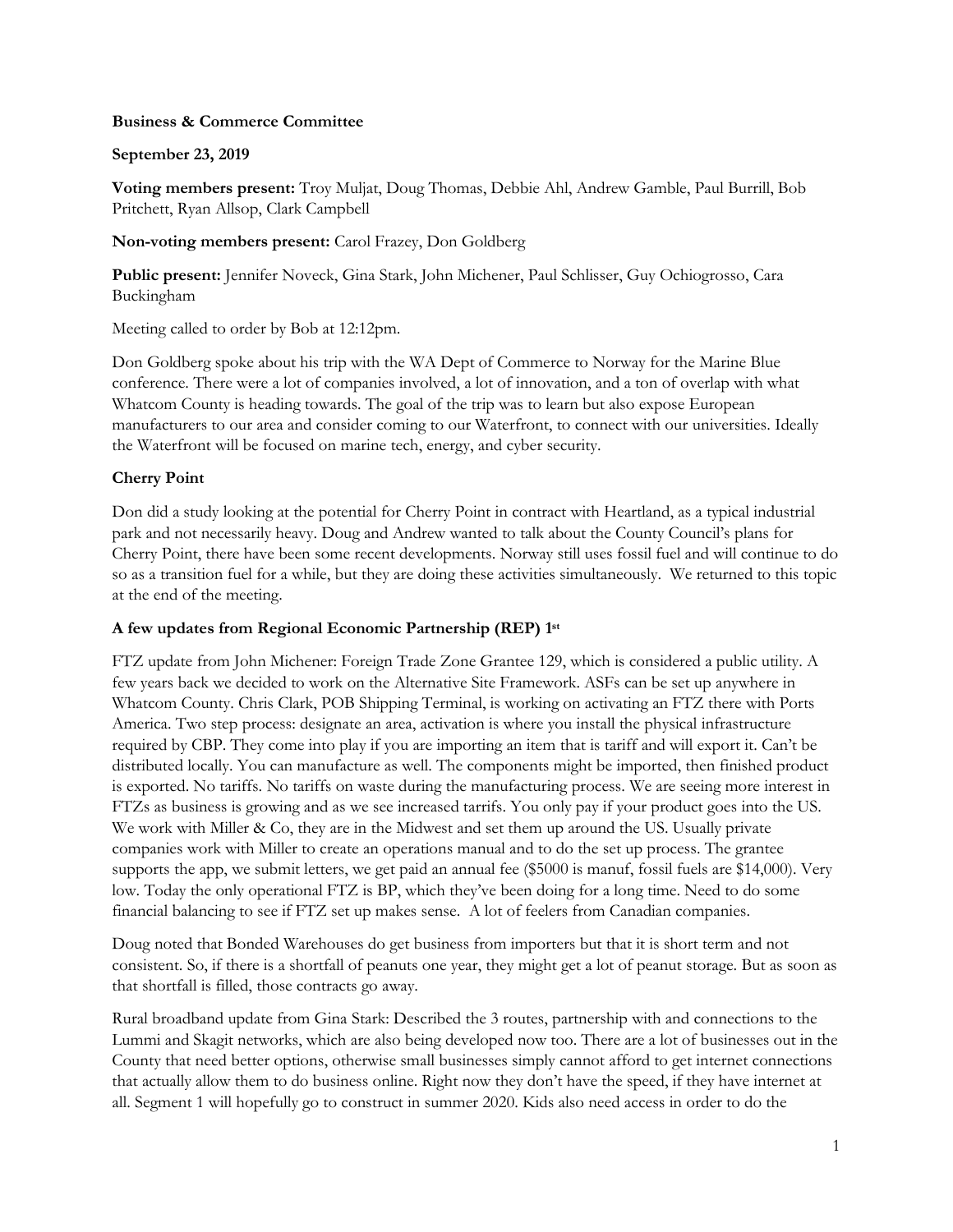homework, teachers need it for their classrooms. They need the same opportunities. We are developing the backbone and two ISPs (Worldwide Communication, POGO Zone) will do the 'last mile' to home and businesses that want it. We've talked to a lot of ISPs. A lot are not interested in places with low population density.

Jennifer Noveck discussed infrastructure and utilities data collection project updates, right now it is in the data gap analysis stage and then proceeding to any fieldwork that we need to do in order to get a complete picture and to inventory the remaining buildable lands. Nearly all relevant jurisdictions have participated and submitted the data that they have available. We will also be co-hosting (Bellingham Chamber of Commerce, The Community Foundation, and the Small Business Development Council at WWU) a free Disaster Preparedness workshop for businesses on Monday, November 4, 2019 from 1-4pm. Committee member Debbie Ahl will give a short talk at the beginning of the workshop regarding the benefits of disaster planning, even if the business never uses the plan. A flier and press release will be sent out to the group when available, by October 1<sup>st</sup>.

Blaine will be getting a Family Care Network facility that will eventually have an urgent care and lab work services and will be close to Lynden's facilities eventually. The REP team played a large part in getting the facility.

### **Bellingham Airport**

Allsop asked about the airport, it is becoming difficult to travel east/west, business travel is becoming more costly. Is there any chance of this changing? Who could we connect to? Denver and PDX won't be possible now. Maybe SLC?

Paine Field took away a bunch of our flights. Canadian dollar makes it cheaper to fly out of Van. Enormous demand for pilots and planes. Major airlines are focusing on those flights. Airport team is working on it, has a national consultant level. Ec Dev would like to have a marketing consultant come in for the airport as well.

Bob P asked what about doing a company bank roll? Like businesses can sign up for a certain number of flights for six months. Maybe the Port can centralize the travel bank idea to jumpstart and get the airline here. Do the largest companies in our county have offices in a sister city? Maybe do a survey of the businesses and see where they travel the most? Portland was very successful though and they still took it away.

### **Discussion on the County proposal on Cherry Point zoning**

Andrew wanted to talk about Planning Commission Townhall on 9/12, hundreds of people who came out (150 people). Many were speaking out against the proposed amendments, overwhelming opposition to the amendments. The amendment is not just about fossil fuel and is much broader and he believes it would push even basic chemical users to seek conditional use permits (CUPs), which adds on a lot of time and will further stall development in Cherry Point.

Andrew Gamble proposes / makes a motion to submit a letter to County Council, this is something that they can do. Doug seconds that motion. The group voted in favor of submitting a letter in opposition, with the vote result being 7 voting members in favor, 1 voting member opted to abstain until they see the content of the letter. The abstaining member noted the only reason they chose to abstain was that they were unfamiliar with the specific ordinance and amendment and wanted to familiarize themselves first and thus may be a signatory to the final draft after they have had time to do so.

County Councilor Carol Frazey stated that the proposed amendments were in response to safety and potential disasters as many of these industrial users are dealing with hazardous chemicals or materials.